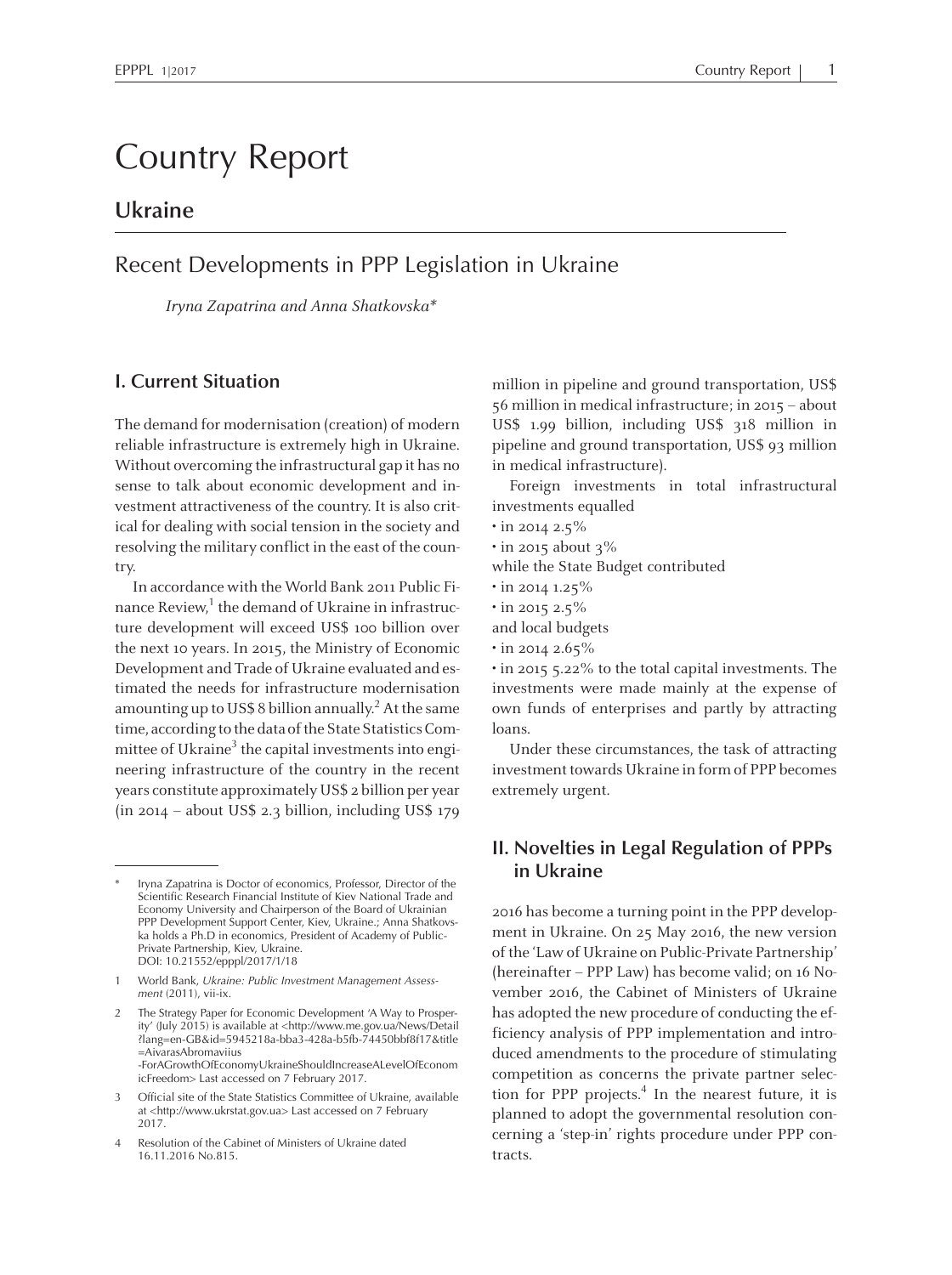Below is <sup>a</sup> brief outline of the main progressive noveltiesin the legislation, which create an attractive environment for business participation in infrastructure projects.

#### 1. Project Initiation

Proposals for implementation of public-private partnership could be prepared by State or local executive agencies (local self-governance agencies) or entities qualifying for the position of private partners (unsolicited proposal).

Proposal for PPP implementation shall consist of the Concept note and <sup>a</sup> Feasibility Study. Such proposal shall be approved (or rejected):

- for State property andmunicipal property (in case it is planned to attract funds from the State budge<sup>t</sup> for PPP implementation) within three calendar months after submission of <sup>a</sup> proposal;
- for municipal property at the next meeting of the local authority (village, settlement, city, district or oblast councils).

In the first case <sup>a</sup> decision on PPP implementation shall be taken by the line ministry based on conclusion of ministries of economy and finance, where as in the second case the decision-making lies with the relevant local council.

#### 2. Private Partner Selection

The private partner for the PPP project shall be selected on <sup>a</sup> competitive basis only.

There are no advantages in the tender process for <sup>a</sup> private partner – PPP project initiator. At the same time documented expenses incurred by this entity for preparation of the corresponding proposal and for development of land tenure documents, and their exper<sup>t</sup> appraisal shall be reimbursed by the winner of the competition. Maximum level of reimbursement could be 2.5% of the total PPP project costs.

# 3. PPP Contract

The PPP contract may include elements of different contracts(concluded in formof amixed contract) resulting in more options for selecting the most convenient and efficient cooperation model for both the public and private partner.

State or municipally owned company with 100% of its authorised capital held by the State or local communitymay take par<sup>t</sup> in the PPP contract on the side of the respective public partner.

The winner of the competition may establish <sup>a</sup> legal entity to become the private partner in the PPP contract. At the same time, the winner is required to hold, directly or indirectly, more than 50% of the legal entity's authorised capital and to be fully liable for the performance of obligations under the PPP contract.

#### 4. Ownership

According to the new version of the PPP Law the objects created or acquired by the private partner in pursuance of <sup>a</sup> PPP contract may be owned by the private partner as well. Such property shall be transferred to the public partner according to the procedure and within the time period specified in their joint PPP contract, but not later its termination or expiry date. At the same time, the PPP contract may specify that the property created or acquired in pursuance of the terms and conditions of the contract and owned by the private partner may not be pledged provided for joint operation, lease, or other operation or possession without consent of the public partner.

The PPP contract may provide for the public and private partners' joint shared ownership of the property created or acquired. The procedure of determining the share in the property created or acquired in joint shared ownership of the public and private partners, as well as conditions and procedures for disposal of <sup>a</sup> share in joint shared property shall be governed by the provisions of the PPP contract.

#### 5. Step-In Rights

In case the private partner fails to perform the obligations under PPP contract the lender may offer the public partner to replace the private partner in the PPP contract, the procedure of such replacement shall be regulated by the Government Resolution. Appropriate regulation will be adopted soon.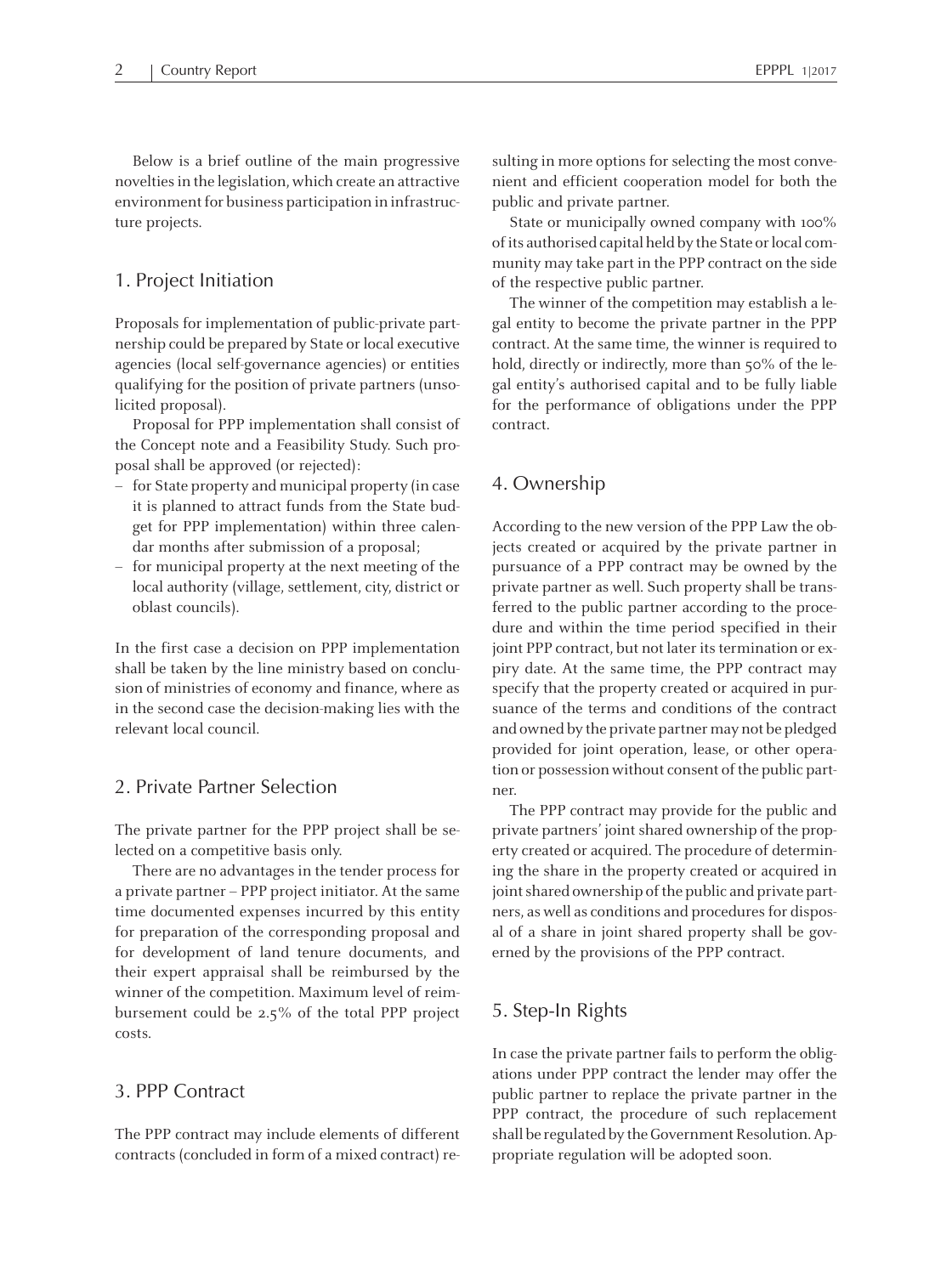# 6. Land Plots for PPPs and Necessary Permissions

According to the PPP Law the public partner shall ensure that, upon the private partner's demand, the latter is provided with the land plots required for the due performance of the PPP contract in accordance with the procedure specified in the Law and referred to as such in the specific contract.

Should the competent authority decide on the implementation of PPP, land tenure projects on land lot allotment, other land tenure documentation required under the law for the land lot to be provided for use, and documentation about land lots required for the private partner to implement such a partnership, this shall be developed at the time of commission of the public partner.

The public partner shall agree upon the required land tenure documentation with appropriate public or self-government bodies in the manner prescribed by law and, in cases stipulated by law, receive <sup>a</sup> positive conclusion of the public land managemen<sup>t</sup> exper<sup>t</sup> commission in the manner prescribed by law. The procedure and conditions of acquisition by the private partner having the right to use land lots shall be specified in provisions of the tender documents concerning the private partner selection for concluding PPP contracts.

If a PPP contract includes objectives related to the use (operation) or management of power lines, communications, pipelines and other linear communications, laying and operation of which have been established to be subject to servitude, such servitude may be implemented on behalf of the public partner by the private partner. Existence of such servitudes shall be stated in provisions of the bidding concerning the private partner designation and the contract concluded under the public-private partnership.

#### 7. State (Municipal) Support

The State (Municipal) suppor<sup>t</sup> for PPPs can be provided in the following forms:

- by guarantees provided by the State (City Council);
- through funding from the State or local budgets and other sources in accordance with local programs;
- by making other payments to the private partner as provided for under the public-private partnership contract, "availability payment" etc.;
- – by the public partner's purchase of <sup>a</sup> certain amount of goods (works, services) manufactured (performed, rendered) by the private partner under the PPP contract; and
- – by supplying the private partner with goods (works, services) required for the implementation of the public-private partnership.

#### 8. Dispute Resolution

Disputes arising under PPP contracts involving nonresidents or companies benefitting from foreign investments shall be resolved according to the procedure prescribed by the law, or may be reviewed by an international arbitrage at the venue specified in the contract.

#### 9. Guarantees for Private Partners' Rights

State agencies and self-government bodies and their officials have no right to interfere in the activities of private partners related to PPPs, except as prescribed by law. Should State or self-government bodies make decisions that violate the rights of private partners, the damage caused to them as <sup>a</sup> result of such decisions shall be reimbursed in full. The same should be done if the PPP contract is terminated due to the public partner's breach of its obligations under this contract.

If prices for goods (works, services) offered by the private partner are subject to State regulation, they shall include the return on investments made by the private partner (investment component) unless a different procedure for recovery of investments is provided for in the PPP contract. The amount of the investment componen<sup>t</sup> shall ensure that the private partner's investment costs are recovered during the PPP contract's effective period. If such prices are not economically justified and no appropriate reimbursement is provided, the private partner, if permitted by the PPP contract, may refrain from the contract or suspend, unless otherwise specified by the law, its investment obligations performance until the prices are approved of at an economically justified level and/or until the investment and/or income com